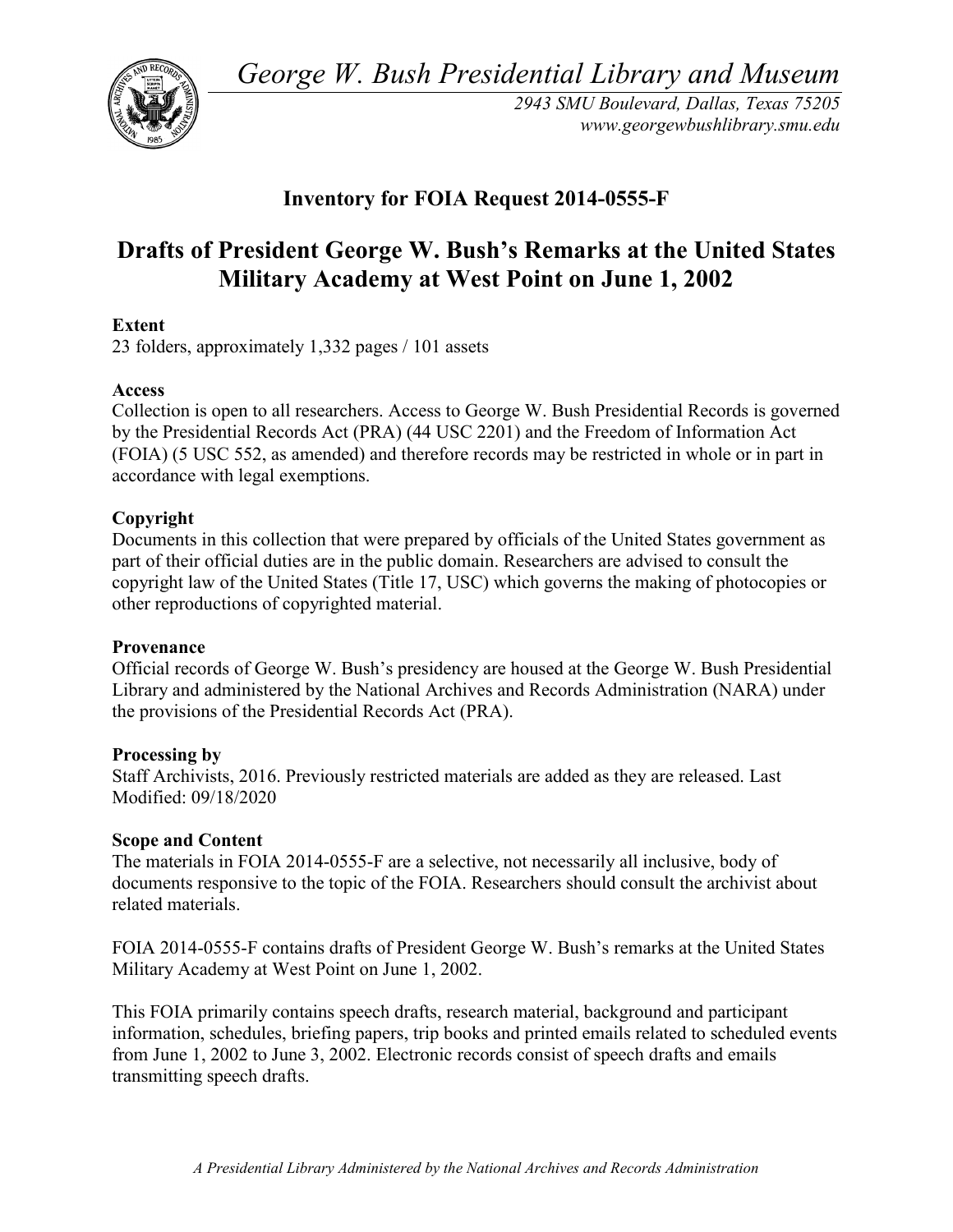### **System of Arrangement**

The materials in FOIA 2014-0555-F are a systematic body of documents responsive to the topic of the FOIA. Researchers should consult an archivist about related materials.

Documents responsive to this FOIA were found in these collection areas – White House Office of Records Management (WHORM) Subject Files, Staff Member Office Files, and George W. Bush Presidential Electronic Records.

Staff Member Office Files are maintained at the folder level by staff members within their individual offices and document all levels of administration activity.

Staff Member Office Files are processed at the folder level, that is, individual documents are not selected and removed from a folder for processing. While this method maintains folder integrity, it frequently results in the incidental processing of documents that are not wholly responsive to the subject area.

WHORM Subject Files are processed at the document level.

The WHORM Subject File compiled by the White House Office of Records Management is comprised of a series of documents assigned a letter/number combination and filed in a subject category. A complete listing of the subject categories including a detailed description of each category is available in our research room and on our website at <www.georgewbushlibrary.smu.edu>

The Executive Office of the President (EOP) instance of the Electronic Records Archive (ERA) contains electronic records created or received by President George W. Bush. These records are stored in Search and Access Sets (SAS) that represent their originating computer program, such as Exchange Email or the Worker and Visitor Entry System (WAVES). In addition to records captured from the White House's electronic systems, EOP-ERA also contains records from the home and shared drives used by White House staff.

 The following is a list of electronic search results lists (SRLs) and folders processed in response to FOIA 2014-0555-F:

*George W. Bush Electronic Records*  ARMS contains 68 assets. WHO contains 33 assets.

*George W. Bush Textual Records* 

**Box 1** 

**Records Management, White House Office of** 

Subject Files - FG001-07 (Briefing Papers)

06/01/2002 [460845]

Subject Files - SP703 (Remarks at 2002 United States Military Academy Commencement,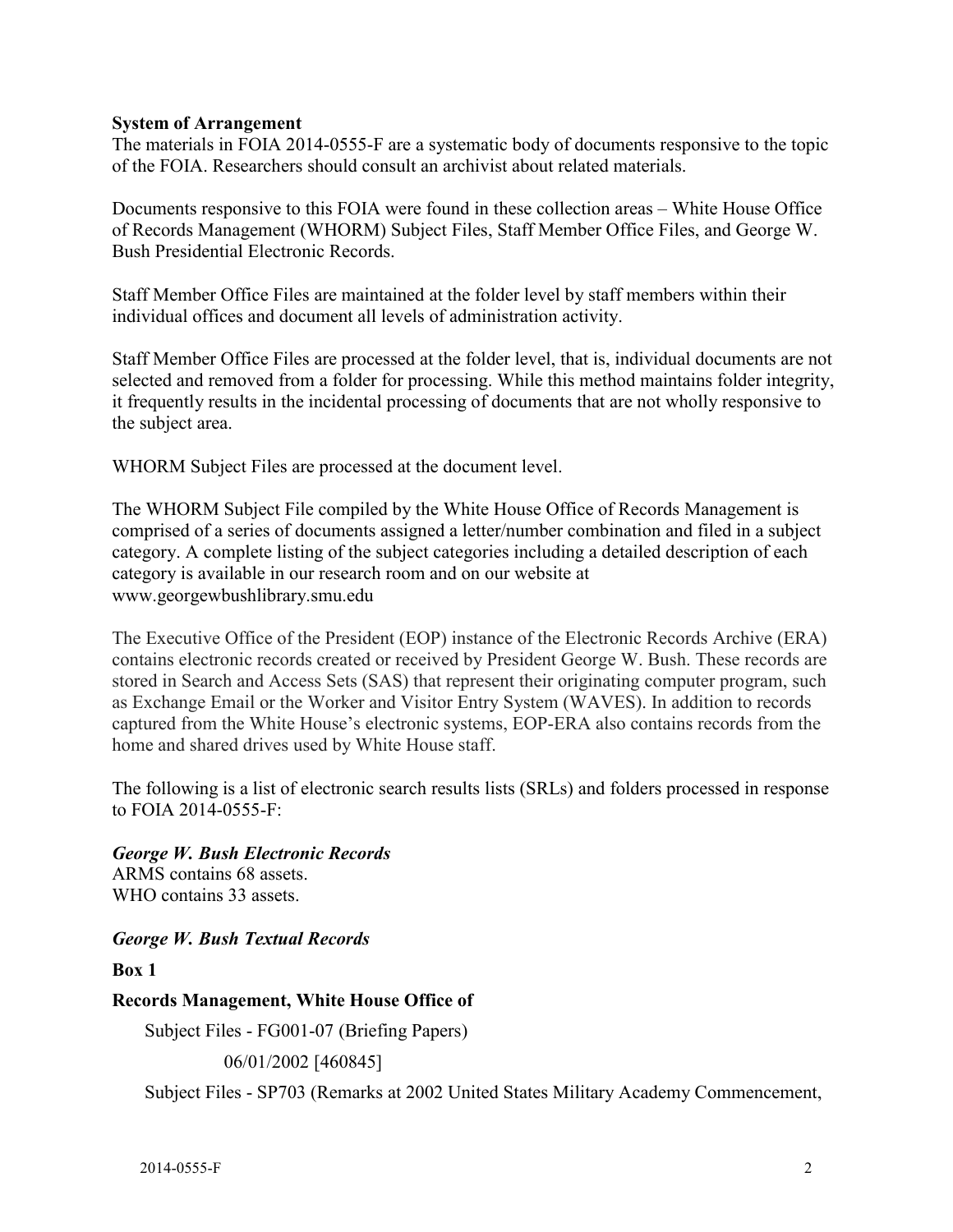West Point, NY, 06/01/2002)

509144

#### **Staff Member Office Files**

National Security Council - Media Communications and Speechwriting

Anton, Michael (Mike)

West Point 06/2002

Public Liaison, White House Office of

Smith, Matthew

West Point Commencement Ceremony 06/01/2002

Speechwriting, White House Office of

Campbell, Anne

West Point Commencement, 06/01/2002 [1]

West Point Commencement, 06/01/2002 [2]

West Point Commencement, 06/01/2002 [3]

Reilly, Jeannette

West Point Commencement, 06/01/2002 [1]

West Point Commencement, 06/01/2002 [2]

West Point Commencement, 06/01/2002 [3]

West Point Commencement, 06/01/2002 [4]

Staff Secretary, White House Office of the

Miers, Harriet E. - Confidential Files

06/01/2002 - 06/03/2002 [President's Briefing Papers] [Folder 1] [1]

06/01/2002 - 06/03/2002 [President's Briefing Papers] [Folder 1] [2]

06/01/2002 - 06/03/2002 [President's Briefing Papers] [Folder 1] [3]

06/01/2002 - 06/03/2002 [President's Briefing Papers] [Folder 1] [4]

#### **Box 2**

Staff Secretary, White House Office of the

Miers, Harriet E. - Confidential Files

06/01/2002 - 06/03/2002 [President's Briefing Papers] [Folder 2] [1]

06/01/2002 - 06/03/2002 [President's Briefing Papers] [Folder 2] [2]

#### Miers, Harriet E. - Presidential Remarks

United States Military Academy Commencement - 06/01/2002; 760634 [1] United States Military Academy Commencement - 06/01/2002; 760634 [2]